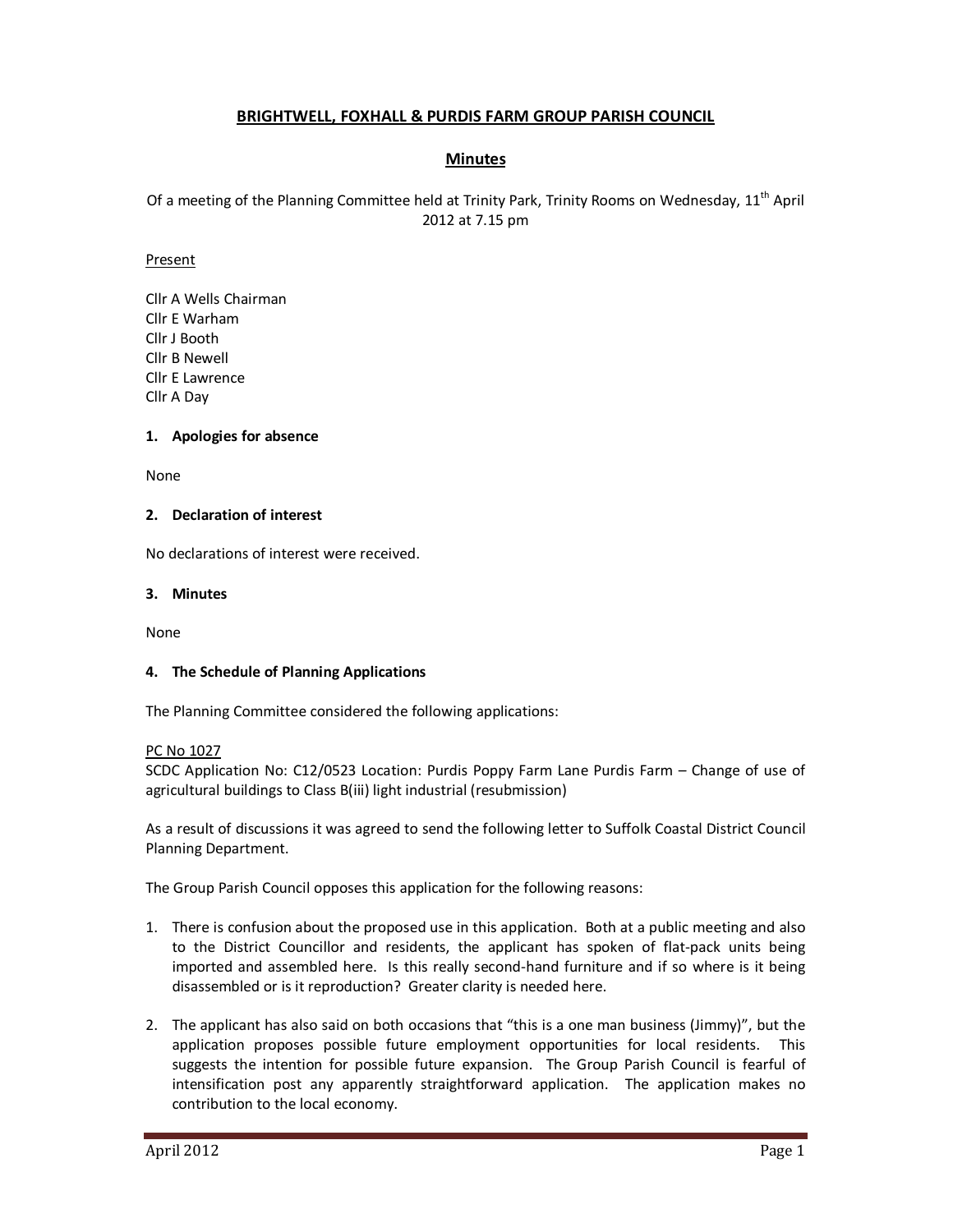- 3. Previous agricultural use of the access over the past 50 years has been considerably less than suggested in the supporting statement. Lairage attempts were not successful and therefore short-lived because the lorries, smaller than 7.5 tonnes, became stuck in the sandy track across the heath. Current use of the access by agricultural vehicles to fields, not now owned by the applicant, is low and sporadic according to the seasons. The most recent use of buildings was for the fattening of pigs involving movements only every 12 or 14 weeks. The vehicle used for the movement of pigs was small and much less than 7.5 tones.
- 4. The applicant describes the vehicle as a van. The general understanding of a van is less than 3.5 tonnes, 7.5 tonnes is certainly a lorry. The egress from Purdis Avenue on to Bucklesham Road is narrow and hazardous for any vehicle. It is on a bend and visibility is limited.
- 5. Purdis Avenue is a private road maintained by its residents and bordered to the east by open access woodland. It is single track with no passing places, pot-holed, not drained and the surface is unsuitable for regular use by a 7.5 tonne vehicle. A previous submission has stated that movements could be up to 10 per working week (ie daily in and out). The condition of this road is already threatened by another application for private housing.
- 6. The access crosses Purdis Heath. This is an SSSI and is the beginning of the 60-mile Sandlings Path through the Suffolk Heathlands. It supports a colony of the endangered Silver Studded Blue butterfly. The narrow track has a loose sand surface, is a public footpath and unsuitable for lorries of this size. The Parish Council is most concerned for the environmental sustainability and survival of the heath because of the continued increasing pressure from development.
- 7. The supporting statement says there is no effect on biodiversity but there has been no environmental assessment and neither English Nature nor RSPB have been consulted.

The Parish Council believes that this application is contrary to the LDF Core Strategy and Development Policies December 2011 as follows:

**DM14 Farm Diversification** – The use proposed should have regard to the immediate road network and accessibility to the primary road network and should not lead to traffic movements that would prejudice highway safety, the free flow of traffic or materially harm the living conditions of the residents.

**DM15 Agricultural Buildings and Structures** – The local road network system is inadequate and the site is not well related to a primary road network.

This application will detrimentally affect the quality of life, financial burden and safety of access to properties, for the local residents. It will not raise the quality of life and the environment for the local community. It does not respect or enhance the local distinctiveness or intrinsic qualities of the countryside.

PC1028 SCDC C12/0556 59 Woodrush Road Purdis Farm – Erection of two-storey side and singlestorey rear extensions. PC Comments: No objection.

PC1029 SCDC C12/0518 87 Bucklesham Road Purdis Farm – Erection of single-storey and two-storey rear extensions. PC Comments: No objection.

PC1030 SCDC C12/0585 Purdis Poppy Farm Purdis Farm Lane – Erection of annexe.